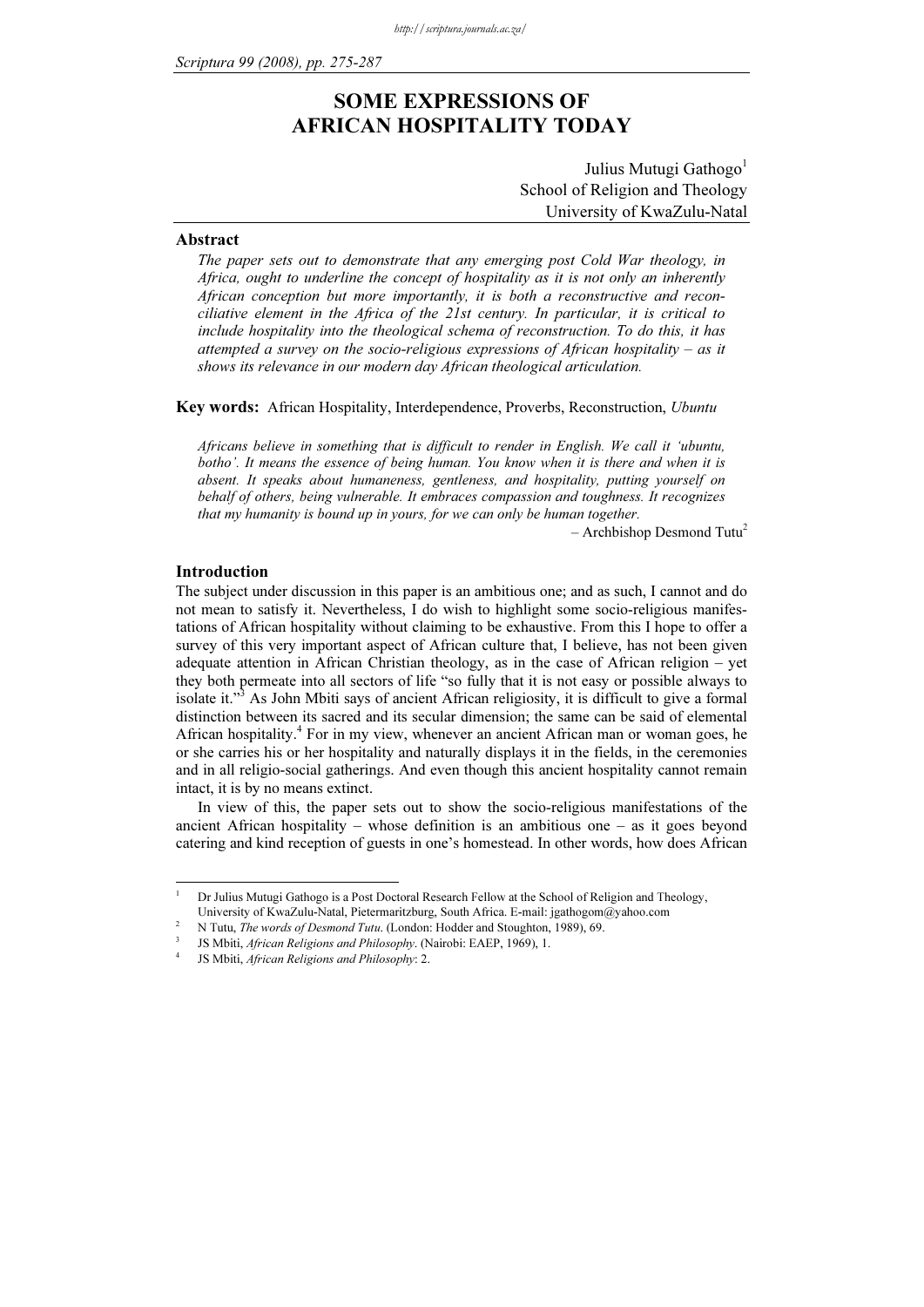hospitality in post Cold War Africa manifest itself? How is it visible in the economic, social and religious domains? Is it still intact; and how relevant is it in the modern world? Consequently, the paper starts on the premise that despite 'modernity' African hospitality has something that it can bequeath to the rest of the world. The material in this article is drawn from both library research and field research where certain individuals were consulted.

# Hospitality and Interdependence

African hospitality is grounded on the fact that no one is an island on himself or herself; rather, each and everyone is part of the whole community. This aspect of culture, which was initially pre-literate, pre-scientific and pre-industrial, was originally expressed in the songs and stories, the customs and the institutions of the people. In practical terms therefore, African hospitality expresses the African sense of communality. That is, instead of, "I think, therefore, I exist" (cogito ergo sum) of the French Philosopher Rene Descartes, the African asserts "I am because we are," or "I am related, therefore, I am" (cognatus ergo  $sum$ ).<sup>5</sup> This compares with Mbiti's summary of the philosophy underlying the African way of life, thus: "I am, because we are; and since we are, therefore I am."<sup>6</sup> The Akan of Ghana would say, "I belong by blood relationship; therefore I am."<sup>7</sup> Indeed, this parallels with the concretisation of the Being (Sein) as Being-with in the 'Dasein' Analytic in Martin Heidegger's Philosophy of Being.<sup>8</sup>

This foundational background from which African hospitality is built places more emphasis on interdependence. It agrees with Pauline theology on the need to recognise other people's gifts and talents in order to edify the church and the society in general (see Ephesians 4:10-12, 1 Corinthian 12).

Many African proverbs express this communalistic approach to life. To use a Kikuyu (read African) proverb: Mugogo umwe nduaraga iriuko which says: "One log does not make a bridge." It means, on one's own, as an individual, one cannot do something substantial. One needs others for advice, teaching, rebuke, correcting and training above other things (cf. 2 Timothy 3:16). Since bridges help people to cross over the river, and do businesses such as trading and general interactions, one log (read one person) cannot, without teaming up with the others, ensure the continuity of the life of the community; for by relying on oneself, people may starve or be separated for lack of a good bridge to make them pass over and meet one another. Thus, one cannot advise oneself; nor can one rebuke one's own wrongs or correct or train oneself; no one can see his or her back. Indeed, a log needs other logs to combine and make a firm bridge to ensure safety in order for us to cross over the valleys of life together.

Another Kikuyu proverb that expresses the value of interdependence is Indo nikurimithania, saying: "Wealth comes by working together." It means that for a society to prosper, co-operation and mutual support are keys to success. This co-operation is to start from a house/family, clan, and tribe to the whole nation. It agrees with Christ's caution that a house divided cannot stand (Matthew 12:25). To acquire wealth and thereby improve the nation's economic well-being calls for genuine hard work in a co-operative atmosphere.

<sup>5</sup> Cf. Julius Gathogo, The Truth About African Hospitality: Is there hope for Africa? (Mombasa: The Salt, 2001), 21. <sup>6</sup>

John S Mbiti, African Religions and Philosophy: 108.

J Healey and D Sybertz, Towards an African Narrative Theology (Nairobi: Paulines, 1996), 62.

M Heidegger, Sein und Zeit, Marx Niemeyer Verlag Türbingen (Siebzehnte Auflage, 1993), 117-125.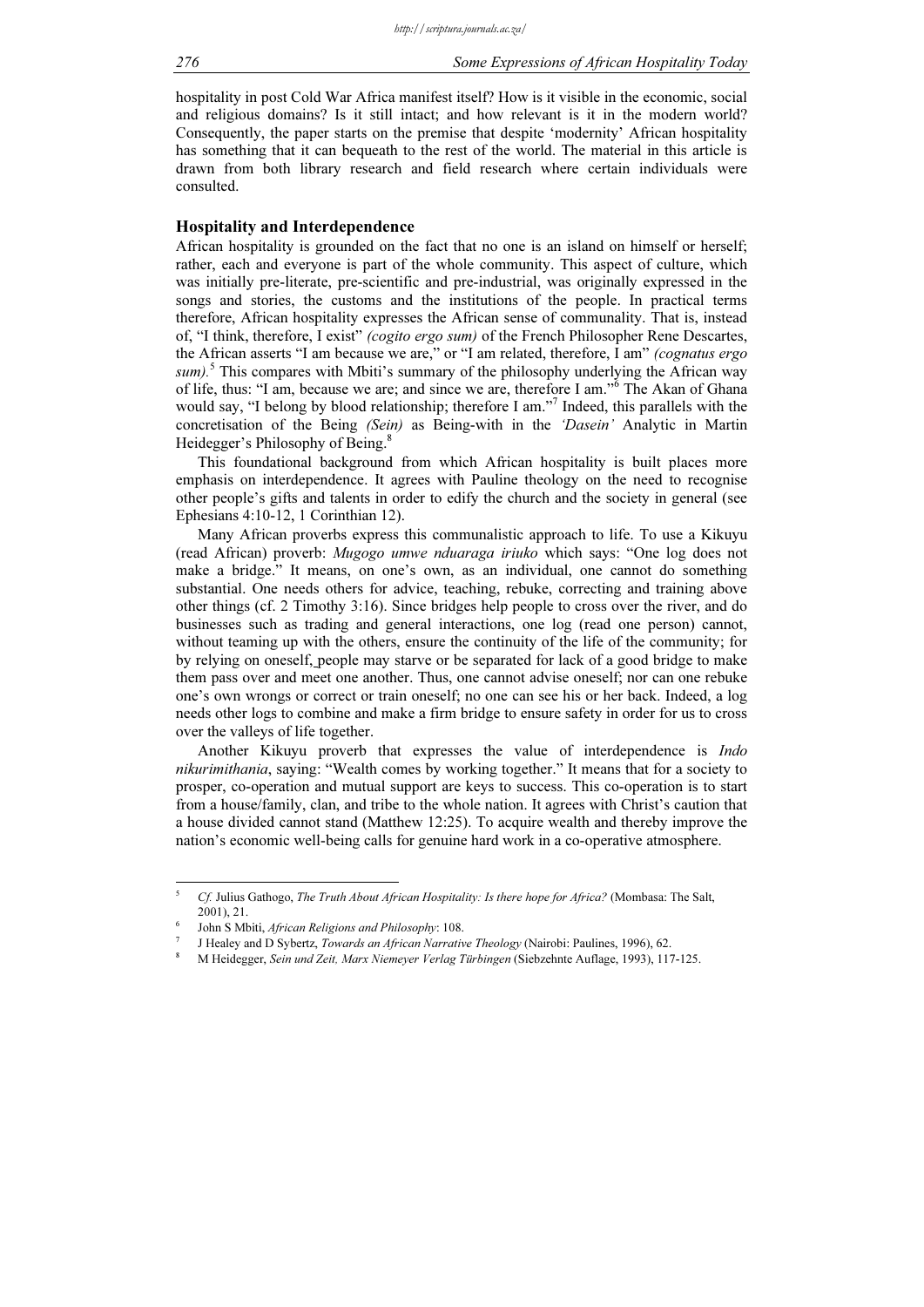The clearest expression of African hospitality in terms of interdependence is found in a Kikuyu proverb that says Gutiri gitatuirie kingi, meaning: "All things are interdependent." The original translation should have been, "no one can dare live without support from another person as success can not be assured." It means that in the society of men and women, every one's contribution is important and necessary. It agrees with St. Paul when he says:

He who descended is the very one who ascended higher than all the heavens, in order to fill the whole universe. It was he who gave some to be apostles, some to be prophets, some to be evangelists, and some to be pastors and teachers to prepare God's people for works of service, so that the body of Christ may be built up until we all reach unity in the faith… and become mature, attaining to the whole measure of the fullness of Christ (Ephesians 4:10-14).

An exegesis on this will show that St. Paul contends that for the house of Christ to be properly built, it has to be erected by unity in diversity. That is, the different gifts will have to come in play, some as evangelists, others as prophets, others as pastors, others as teachers, others as administrators, others as singers and in every other way. For the church to be the way it was meant to be, all talents need to be seen as assets that will need to be given room to nourish the church and therefore edify it as St. Paul advised (1 Corinthians 12-14).

Another proverb, which explains the value of interdependence in African hospitality is Iri murungu igiritagia iri kahia, saying: "The hornless animal leans on the one that has them." This Kikuyu proverb can be compared with what the New Testament implies by fellowship among the believers in Christ. The hornless animal can refer to somebody who is a doctor but he or she is not trained as a teacher and also, cannot teach his children and therefore, even though his/her profession is noble, he or she needs the services of a teacher and vice-versa.

The theme of interdependence is so crucial in African cultural hospitality such that even in animal stories, some have been personified and thereby showing their value in African hospitality. The story below about a bird and animals will seek to demonstrate how human beings cannot afford to isolate themselves from one another; as it is costly, risky and unwise.

In the Mwea plains of Kirinyaga District, in Kenya, where I come from, there is a small spotted bird, which is often seen where cows are grazing. The locals have given it different names. Some call it *Ndeithi* – meaning "the one who shepherds." Others call it *Nyange* – meaning the brown or "the white one who moves here and there." It can also mean "the beautiful one." Others call it Ndieri, which is a meaningless word when translated from the local language – the Kikuyu. These many names show the many roles that this bird plays; plus its importance in educating humans on the theme of interdependence. Interestingly, this bird follows the grazing cattle as if it were the Shepherd and the reason for doing this is that as the cattle move in the grazing land, grasshoppers and other nutritious insects are disturbed and exposed. This in turn offers the bird the opportunity to feast on them easily.

This analogy illustrates that both the cattle and the bird need one another in that the bird helps to remove the ticks that cling to the body of the cow to suck its blood, with the danger of infecting the animal with East Coast Fever and other diseases; at the same time the bird depends on the cow, who exposes insects from their hiding places and thereby giving the Bird a chance to feast on them.

This example of symbiotic behaviour clearly expresses the ideal African hospitality where we see one another as possible assets at all times. It agrees with St. Paul who echoes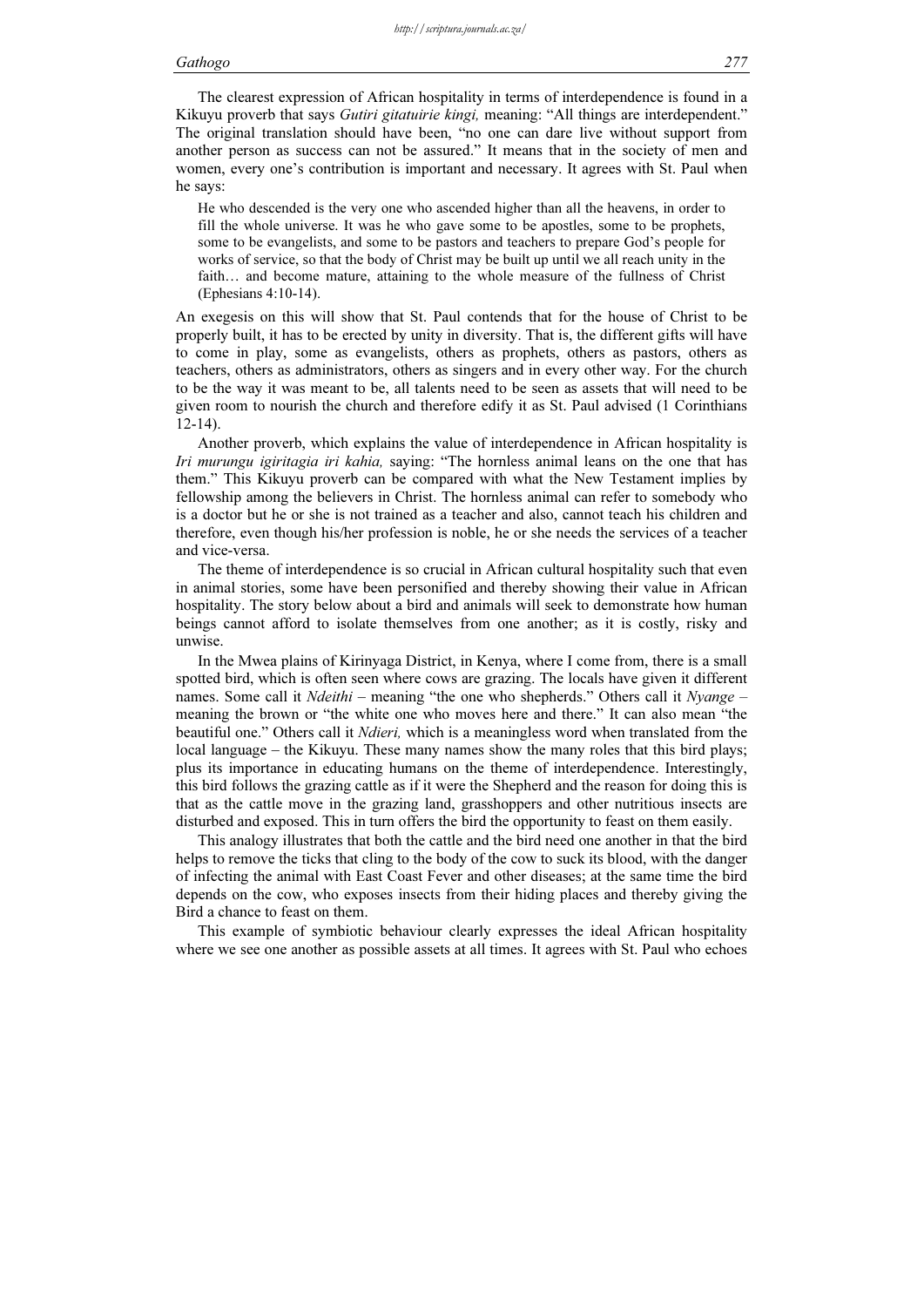Christ when he says that the body is a unit of many parts which need one another at all times. He says: for "the body is not made up of one part but of many. If the foot should say, 'Because I am not a hand, I do not belong to the body', it would not for that reason cease to be part of the body… If the whole body were an eye where would the sense of hearing be? If the whole body were an ear, where would the sense of smell be? But in fact, God has arranged the parts in the body, every one of them, just as he wanted them to be..." (1 Corinthian 12:12-26).

Arguing on the value of interdependence, the retired Archbishop Desmond Tutu says: In our African language we say, 'a person is a person through other persons'. I would not know how to be a human being at all except (that) I learned this from other human beings. We are made for a delicate network of relationships, of interdependence. We are meant to complement each other. All kinds of things go horribly wrong when we break that fundamental Law of our being. Not even the most powerful nation can be completely self-sufficient.

African hospitality is thus characterised by the emphasis on interdependence. It is in agreement with Pauline theology, which is echoed from Christology, especially on the assertion that we are one body, one people of God – despite the many different gifts, and talents that are bestowed upon each and every one of us by God – our maker. This calls us to share whatever talents and gifts we have for the sake of God and the general prosperity of our society as away of encouraging one another. For as Hebrew 10:25 says, we ought to encourage one another for the Day of Lord is coming.

# Socio-Religious Expressions of African Hospitality

African hospitality best expresses itself in three ways:

# Religious Life

Firstly, African hospitality, in the religious domain, includes relating well with the ancestors. It is for this reason that in the Ancient African hospitality, it was customary when drinking the local beer to pour out the last few drops in the calabash for the ancestors. Similarly, it was believed that, when a pot of beer cracks, it was said to be good for the ancestors are eating.<sup>10</sup> Moeahabo Phillip Moila contends that the Pedi woman will always dish out food for the ancestors when she is cooking.<sup>11</sup> This is also common even among the Kikuyu, the Giriama, the Digo, the Chonyi, the Kamba and the Taita communities of Kenya. The only difference is that the East African communities have had a habit of pouring anything, including water, tea, or food on the ground before they consume it as a way of seeking blessings from God through the ancestors. In turn, the ancestors are believed to be closer to God than the ordinary people, hence the need to appease them before they consume. This symbolises a harmonious relationship between the living and the living-dead. It can be compared with prayers offered in the modern African Christianity every time before we take meals.

Who are the ancestors? It is the deceased people who become ancestors and still remain part of the community. They are also referred to as the living-dead. Traditionally, as Healey and Sybertz say, the living dead were remembered in the oral tradition for five

<sup>9</sup> <sup>9</sup> N Tutu, *The words of Desmond Tutu.* (London: Hodder and Stoughton, 1989), 71.<br><sup>10</sup> HO Mönnig, *The Pedi*, (Pretoria: L van Schaiks, 1978), 61.<br><sup>11</sup> Masshsha Phillip Maila *Challanging Jamas in African Christianity* (

Moeahabo Phillip Moila, Challenging Issues in African Christianity. (Pretoria: CB Powell Bible Centre, 2002), 3.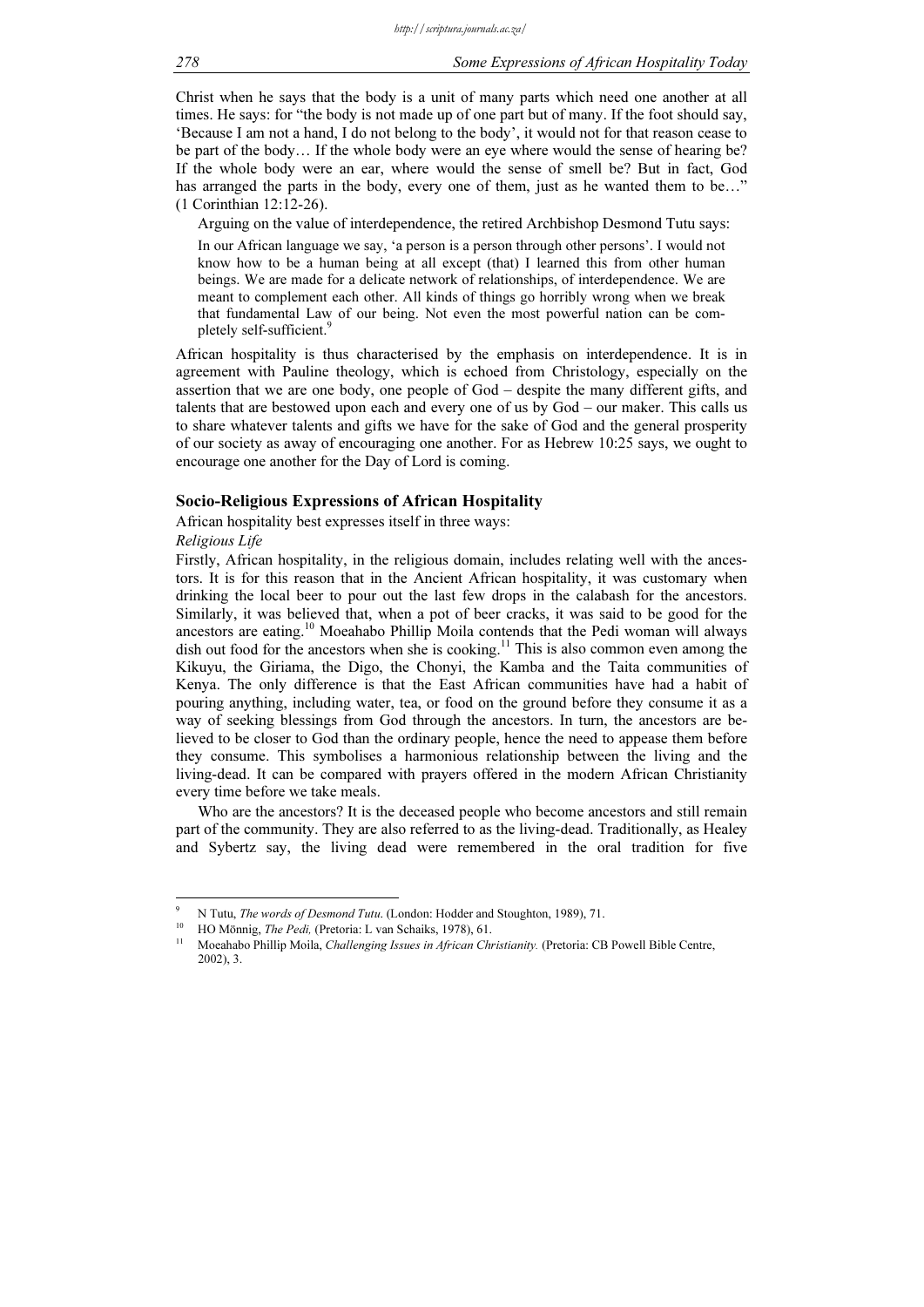generations.<sup>12</sup> Their being remembered or not depend on how much good they had done on earth, especially hospitality to others. For as Dickson points out, "in African thought those who become ancestors must have lived exemplary lives (read hospitable lives –  $my$ emphasis); it is not everyone who dies who becomes an ancestor, so that the cult of the dead is not to be equated with that of the ancestors."<sup>13</sup>

The questions of ancestry and hospitality are very crucial in Africa. For example, the Fang of Gabon believe that an ancestor passes by in the person of a stranger and, therefore, a stranger should be given a very kind and warm treatment.<sup>14</sup> Similarly, the Bulsa treat strangers, orphaned, handicapped people, beggars and lepers very well because of their belief that their ancestors visit them in these forms.<sup>15</sup>

Generally, in most African communities, it is believed that unexpected guests are the embodiment of ancestors; hence, they are given the ancestors' food.<sup>16</sup> In such hospitality, it means communing with ancestors through such impromptu services to guests, hence, maintaining a relationship through the practice of hospitality.

# Economic Life

Secondly, African hospitality is manifested in the economic life; and this involves communal willingness to assist each other. From the ancient times, Africans have displayed their hospitality by co-operating in works such as agricultural work, the building and repair of houses, land cultivation and clearance of bushy areas, hunting, and fishing among others. With regard to the Kikuyu of Kenya, Kenyatta explains that African hospitality depends heavily on industriousness.<sup>17</sup>

By industriousness is meant a quality of being hard-working to promote the economic well being of the community; and at the same time discouraging laziness as the destruction of the community. Kenyatta analyses the type of industries among the Kikuyu of Kenya, most of which were conducted communally as a gesture of hospitality. They include ironwork, hut building, pottery, basket making, skin tanning, musical instruments, and agricultural activities.<sup>18</sup> The concept of hard-work, therefore, assumes that it is when you are hard working that you will have something to be hospitable with such as food, shelter, clothing and other materials.

In Africa, one cannot be mean with services. For a hospitable person is one who is generous in providing food and shelter for the needy and services for whoever needs help. With regard to the Luo of Western Kenya, Obengo explains that a hospitable and generous person is termed as 'jangwono,' which means 'a gracious person.'<sup>19</sup> This agrees with the Kikuyu community who refer to a hospitable person as 'mutugi' which has two meanings: 'a gracious person' or/and 'a hospitable person.' This shows that the word 'hospitable' is to the Africans; for to be associated with grace, is to be associated with divine name; for God is also described as 'gracious' among the Africans. To be hospitable, therefore, is to

 $\overline{12}$ <sup>12</sup> J Healey and D Sybertz, *Towards An African Narrative Theology*. (Nairobi: Paulines, 1996), 211.<br><sup>13</sup> KA Dickson, *Theology in Africa*. (New York: Orbis Books, 1984), 198.<br><sup>14</sup> CLO<sup>11</sup>logy in African hearitedity A mo

GI Olikenyi, African hospitality: A model for the Communication of the Gospel in the African Cultural context (Nettetal: Steylerverlag, 2001), 105).<br>
<sup>15</sup> GI Olikenyi, *African hospitality:* 105.<br>
<sup>16</sup> Moeahabo Phillip Moila, *Challenging Issues in African Christianity:* 3.<br>
<sup>17</sup> Jomo Kenyatta, *Facing Mount Kenya* (London

<sup>19</sup> TJ Obengo, "The role of ancestors as guardians of morality in African Traditional Religion," Journal of Black Theology in South Africa Vol. 2, (2), (November 1997), 53.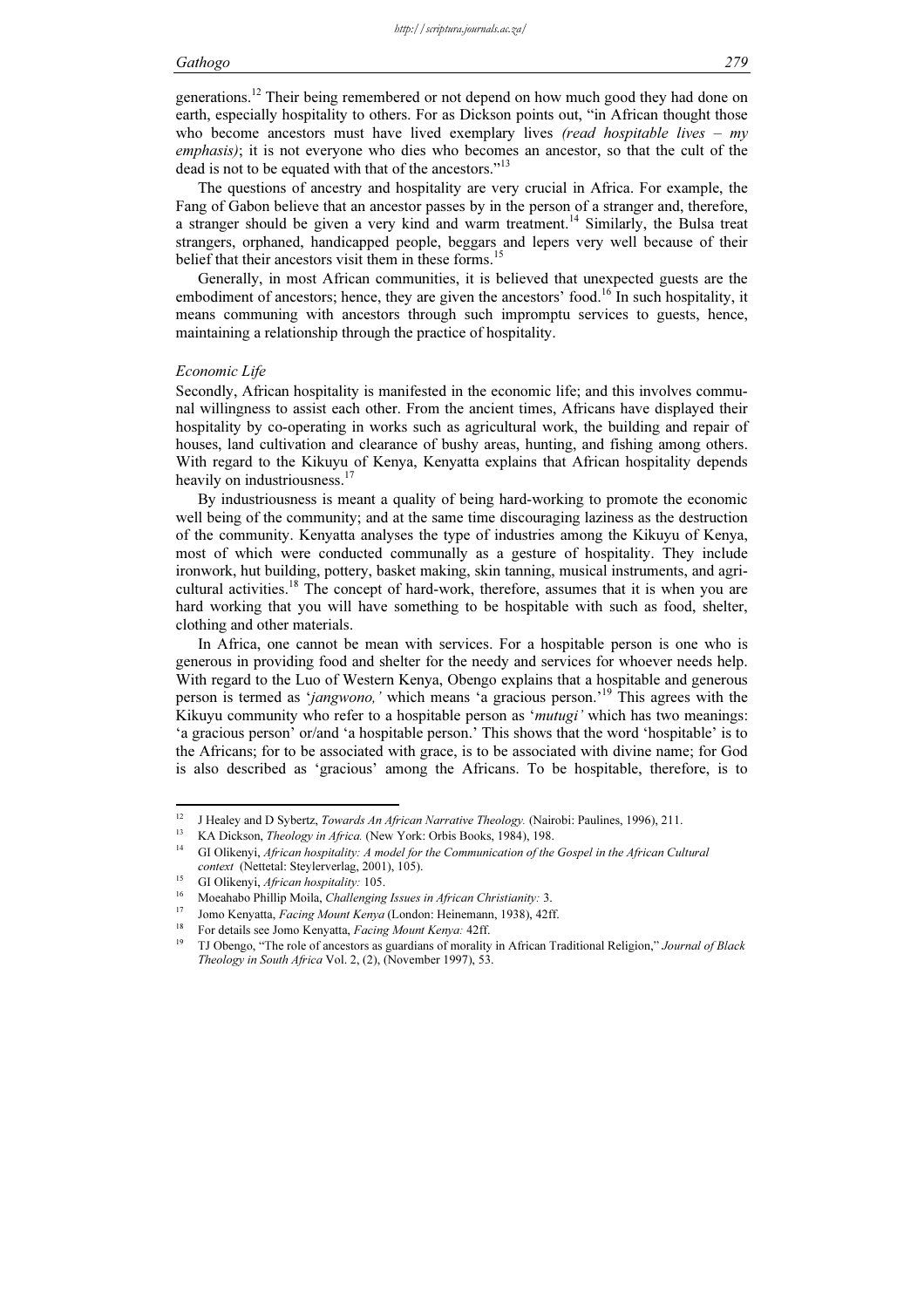participate in God's gracious acts of doing well to others, including working to assist in improving the economic or social well being of the individual and the society in general.

As Obengo says of the Luo people of Kenya, a sharply contrasting term to hospitality is '*ja wooro*' which describes both the greedy and the stingy.<sup>20</sup> Among the *Kikuyu*, the vice opposed to generosity and hospitality, which is referred to as ithunu, is almost absolute. Mean or stingy people stand condemned as social outcasts and are believed to be cursed people. In the ancient times, they were highly stigmatised; and were classed with robbers, murderers, prostitutes, witches, sorcerers, corrupt, defrauders and greedy people of the world who are short sighted and lacking in vision. A Kikuyu proverb that says, *Mukari* aimaga uhuunii saying: "A mean person refuses to serve food to one who has eaten," is used to caution against meanness or being stingy in socio-economic life. It is reminiscent of Christ's words that, "He who saves his life loses it and whosoever looses it finds it" (Mark 8:34-35).

However, African hospitality is dispensed in moderation and in prudence. This is demonstrated by the following proverbs, Utaana muingi uninagira murokerwo ng'ombe saying: "Too much generosity depletes the cows of the one visited in the morning." This Kikuyu proverb cautions against reckless hospitality, otherwise called, in the Bible, prodigality.

Another proverb that cautions on foolish dispensation of hospitality is the Ganda proverb that says: "A visitor is a visitor for several days, and then put the person to work." It agrees with the Swahili proverb, which says, Mgeni siku mbili, siku ya tatu mpe jembe akalime saying: "A visitor is a guest for two days, on the third day, put him or her to work (by giving him or her a hoe)."<sup>21</sup> These proverbs imply that a person is not a visitor forever. At one stage he or she will be accepted as one who now needs to work like the rest to promote the economic well being of the host and the entire community. This proverb was used in Tanzania by President Julius Nyerere, during the *Ujamaa* policies to discourage laziness among the idlers of Tanzania, and Africa at large, who consumes the sweat of others, like parasites, in the name of going for holidays and other excuses. $22$ 

Other proverbs that clarify that African hospitality expressed in moderation and in prudence are: Ndugu nyingi ithatagia muhuko saying: "Having too many friends empties one's pockets" (Kikuyu), and Kinandu kia mucii gitihakagwo mugeni saying: "The family oil is not to be used on strangers" (Kikuyu). Thus, while acknowledging the need for hospitality they urge that prudence to be the guide in its practice. It also shows that hospitality is more than welcoming people, for it also means avoiding being misused or being exploited, as the above proverbs have shown.

While acknowledging prudence as the guide in the dispensation of hospitality, many African proverbs tend to caution against the danger of the hosts themselves being impatient with the visitors. This is especially so in our modern economy when people are too busy in this task oriented Africa. In addressing this, the Chewa have a proverb that says: "Treat the visitor well because she/he is like a morning dew which disappears very quickly with the morning sun."<sup>23</sup> It is mainly used when hosts get tired of the visitors and begin to mistreat them.

Mercy Oduyoye quotes Rose-Zoe Obianga who contends that Africans welcomed Europeans and adopted Europeans' values only to find that the element of reciprocity was

 $20^{\circ}$ <sup>20</sup> TJ Obengo, *The Role of Ancestors as Guardians of Morality in African Traditional Religion*: 57.<br><sup>21</sup> J Healey, and D Sybertz, *Towards an African Narrative Theology*: 172-3.<br><sup>22</sup> J Healey, and D Sybertz, *Towards an*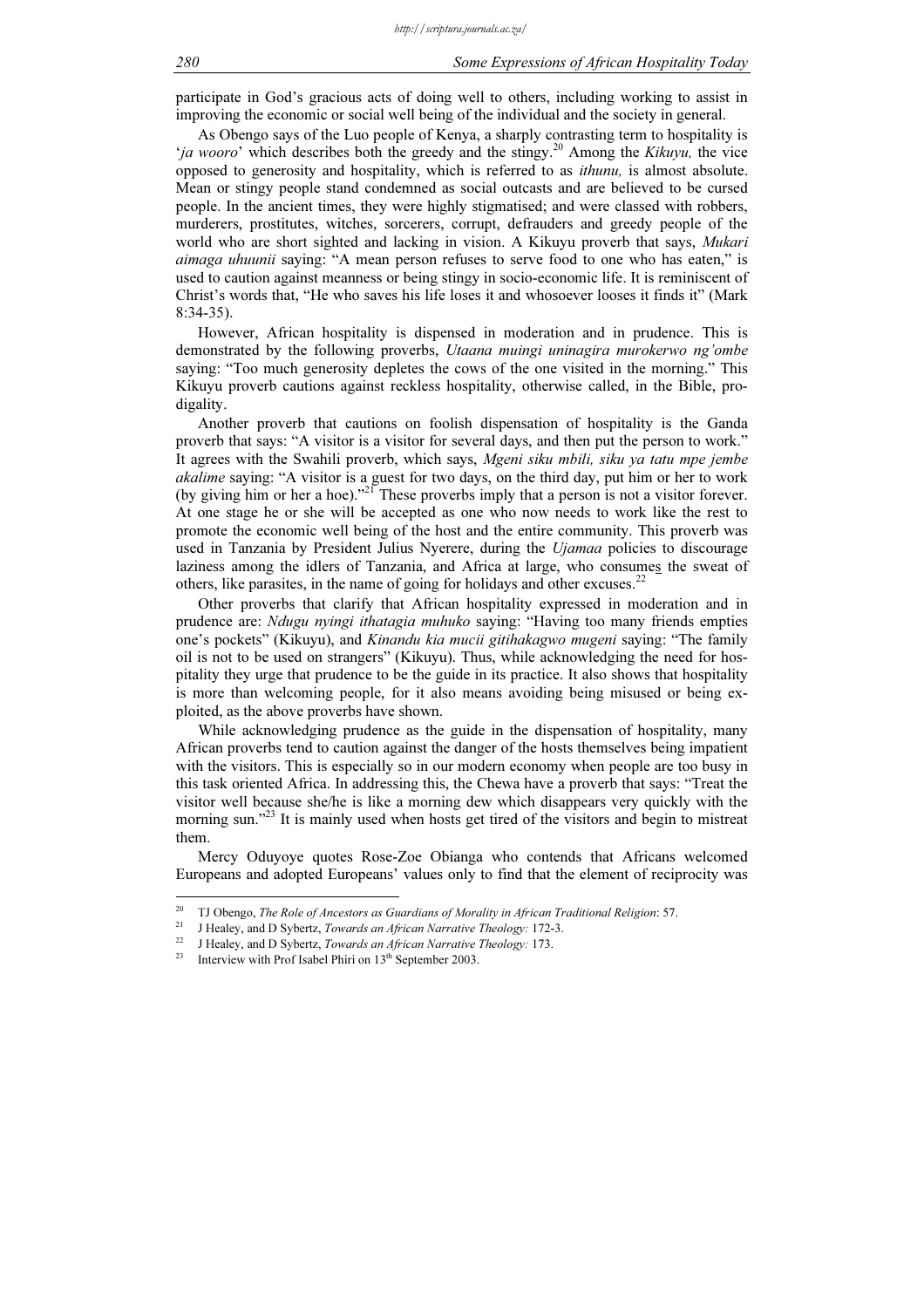economic productivity: "Treat your guests as guests for two days, and on the third day, give them hoes."<sup>26</sup> That means: "Put them to work doing whatever you do to sustain your hospitality." Thus, hospitality demands that we teach not only life skills but also specifically economic skills in order to prevent dependency and parasitism. All in all, hospitality and generosity are inseparable virtues of a good person in most African traditions.

# Social Life

Thirdly, African hospitality manifests itself through social life, which is also fully permeated by religion. In so doing, it serves the sustenance of a holistic community.<sup>27</sup> For that reason, activities such as dancing and singing are "perceived as hospitable activities in that they bind the community together."<sup>28</sup> Africans dance to celebrate every "imaginable situation – joy, grief, love, hate, to bring prosperity, to avert calamity. In addition, singing and joyful conversation enable African people to minimise tensions within enclosed community."<sup>29</sup>

Bolaji Idowu observes that:

Songs constitute a rich heritage for the whole of Africa. For Africans are always singing and in their singing and poetry, they express themselves. In this way, all their joys and sorrows, their hopes and fears about the future, find an outlet. Singing is always a vehicle conveying certain sentiments or truths. When songs are connected with rituals they convey the faith of worshippers from the heart-faith in the Deity, belief in and about divinities, assurance and hopes about the present and with regard to the hereafter.

This shows when dance is accompanied by song it is used to express more than just entertainment in that it becomes a manifestation of the feeling of the individual or a group thus communicating their internal sentiments, expectations and aspirations. In so doing, African hospitality is clearly expressed.

And in his theology of reconstruction, Jesse Mugambi cites four cases of 'revival' songs that point to the shape of his proposal for what he calls the 'individual reconstruction.' They include, "Amazing grace, how sweet the sound that saved a wreck like me," "Teach me thy way o Lord," "Take my life and let it be consecrated to thee," and "Just I am without one plea."<sup>31</sup> And in assessing the above songs, one realises that it is the individual who is pleading to God (as in Psalms 138, 139, 140, 141-143) or praising God (like in Psalms 145-150) at a personal level – as opposed to communal praise and worship for God. In other words, it is both a prayer and a thanksgiving to God – that directly affects the individual who wants to fellowship with his or her maker. Mugambi's use of hymns to

<sup>24</sup> Mercy A Oduyoye, *Introducing African Women's Theology*. (Sheffield: Sheffield Academic Press, 2001), 94-5.

<sup>&</sup>lt;sup>25</sup> The ongoing debate in the Anglican Church on whether to accept homosexual clergy can illustrate this point in that the African churches have vehemently refused to accept the consecration of homosexual Bishops in both Europe and North America as they contend it as against African norms and Biblical traditions.<br>
<sup>26</sup> Mercy A Oduyoye, *Introducing African Women's Theology*: 95.<br>
<sup>27</sup> Moeahabo Phillip Moila, *Challenging Issues in Afr*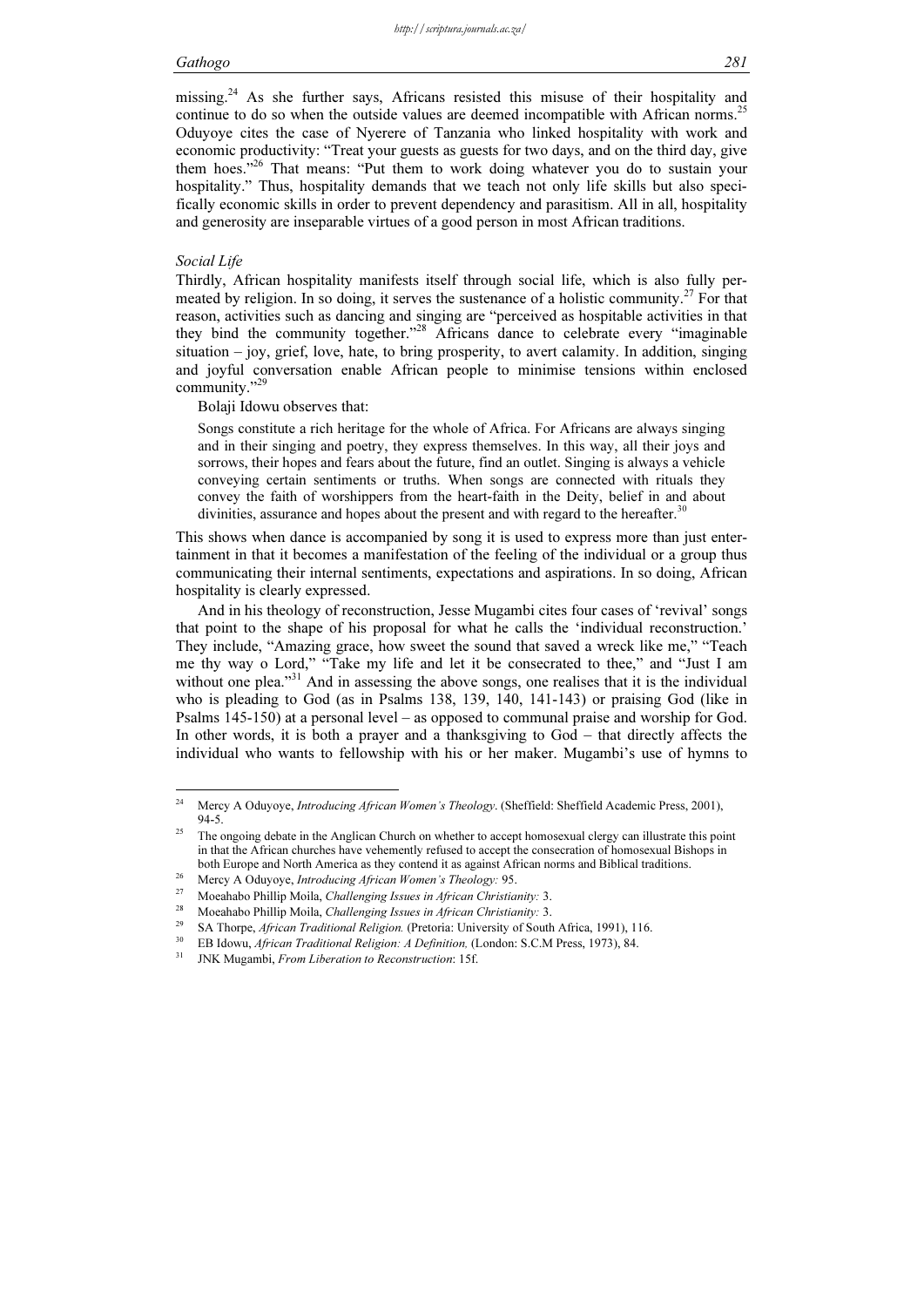drive home his theme of reconstruction is more of a continuation from his earlier works, in his book, African Christian Theology: An Introduction<sup>32</sup> where he equally uses the same Hymn-Biblical-text method to drive home the theme of liberation.

Jesse Mugambi's approach of driving home his points by using the above method (Hymn-Biblical-text) is within the framework of the African ethos where important issues (or sometimes people who are considered as dignified members of the society) must be 'escorted' with a memorable and/or relevant song – a fact which gives authenticity to his works, considering that his primary audience is the African context. For whether in the church, in politics, in education or in social life, songs have not lost their value in Africa.<sup>33</sup> Chima stresses this point when he says, "whether songs are used in rites of passage (birth, puberty, initiation, marriage, etc) or in the various human activities (work, hunting, harvesting, etc.) and whether their contents refer to birds, animals, seasons or humans, songs have human life, behaviour and relationships as their main interest.<sup>34</sup> This shows that songs (or hymns), in Africa, are not just a concordance of notes and voices, but each song expresses a general mood and meaning of a given situation.

While acknowledging the idea of introducing hymns as a vehicle for communicating a theology of reconstruction, I cannot, however, fail to be critical of Jesse Mugambi's failure to use the African traditional songs as examples. In fact, four samples of hymns that he has outlined in his *From liberation to reconstruction* 1995, were composed before the  $20<sup>th</sup>$ century by the revivalists in Europe. A reference to Charlotte Elliot's song, "Just as I am without one plea, but that thy blood was shed for me, And that thou biddst me come to Thee, O Lamb of God, I come," as quoted in Christian Praise (London: Tyndale Press 1957), Hymn 204, does not help matters. Nevertheless, songs and dances are powerful expressions of African hospitality; and cannot be wished away when discussing African hospitality.

Another common expression of our African hospitality is through community drama. As Njino notes, drama is a play performed by actors based on poetry, legends, myths, past or present events, for either entertainment or teaching moral and social lessons.<sup>35</sup> Thus, it is closely related to song and dance. From time immemorial, it has been used to mock evil or to mock ungodly behaviours, to caricature, to satirize and to conscientize the society on what ought to be taken seriously<sup>36</sup> It is also used to mock any abuse of African hospitality and to praise and to educate people on hospitality; and as we move on with the  $21<sup>st</sup>$  century, it will be more useful in the African Church.

Song, dance and drama are accompanied by instruments such as the guitar (which is not originally African but a Western adaptation), the *Kayamba* (an African musical instrument) and the drum.<sup>37</sup> In general, various instruments communicate particular messages. A good example is a drum. Depending on the size of the drum, it was used to send a message of death and mourning. In other words, the sound it produces matters much. It also communicates a message of joy and celebration. It is also used as a call signal for intervillage communication. This is especially done in times of war or any other urgency.<sup>38</sup> In

 $32^{\circ}$ <sup>32</sup> JNK Mugambi, *African Christian Theology: An Introduction* ((Nairobi: Heinemann, 1989), 10-11).<br><sup>33</sup> Julius Cathoga, *The Turth About African Hespitality Is these Hans for Africa*? (Mombase: The Sal

<sup>33</sup> Julius Gathogo, The Truth About African Hospitality: Is there Hope for Africa? (Mombasa: The Salt, 2001),

<sup>81-82.&</sup>lt;br>
A Chima, "Story and African Theology," *AFER Vol.* 26, (1994): 60.<br>
<sup>35</sup> J Njino, *Communicating the Gospel Message in Africa Today* (AMECEA: Gaba, 1992), 7.<br>
<sup>36</sup> J Njino, *Communicating the Gospel Message in Afri* 

<sup>38</sup> J Njino, Communicating the Gospel Message in Africa Today: 10.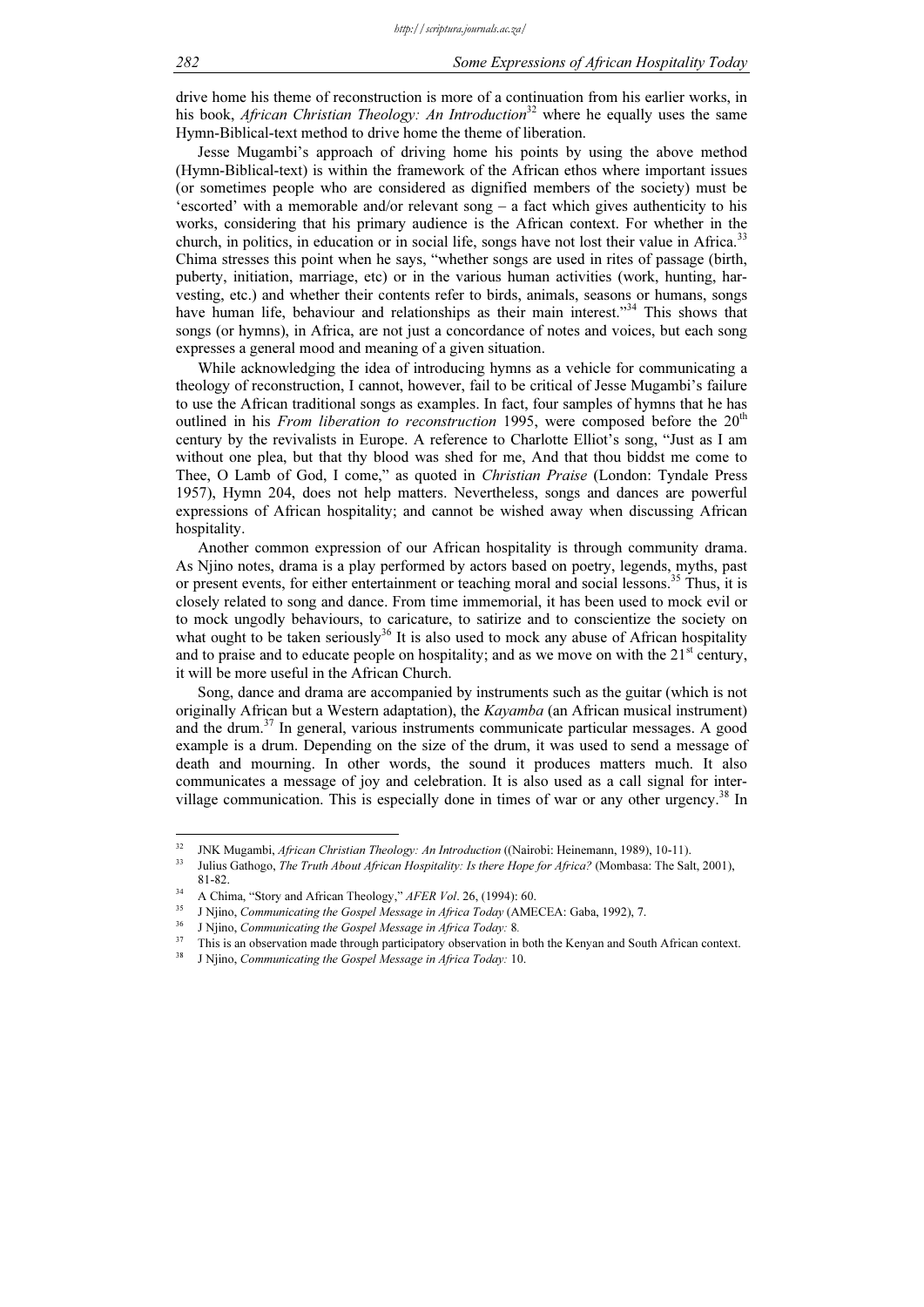any case, the Chiefs barazas (meetings) in the ancient Africa relied on drums to announce or call upon the people to assemble.<sup>39</sup> Interestingly, many African radio and television stations have adopted the use of the drums to announce the different programmes. Good examples include: The national television and Radio in Tanzania and Nation Television of Kenya – all in East Africa. $40$ 

In other words, hospitality, in the social sphere, plays the role of the life affirming and life sustaining. For indeed an individual is never alone. The Kikuyu of Kenya have a saying (proverb) that, muria wiki akuaga wiki saying: "He who eats alone dies alone." The Kamba of Kenya also has the same saying as Mbiti tells us. Mbiti further contends that the proverb is used to highlight the value of sharing both joy (food) and sorrow (death). He further says that if there is no fellowship, there is no sharing of food during one's life. This follows that there will be no sharing of grief and bereavement at one's funeral.<sup>41</sup> In this regard, hospitality means more than sharing of experiences by members of a group. For indeed hospitality eradicates loneliness. This view is affirmed by a saying among the Zulu that, "individuals cannot exist alone. They are because they belong."<sup>42</sup> Moila builds this further when he argues that any disruption of the well-being of a community calls for the members of a societal group to sit down together and share a common meal.<sup>43</sup>

After borrowing heavily from the many African societies such as Asu of Tanzania, the Nupe of Nigeria, the Efe (Pygmy) of the Democratic Republic of Congo, and the Fulani of West Africa, Mbiti aptly summarises the meaning of the ideal hospitality in Africa:

It can be made more palatable to avoid the state in which 'a person who eats alone dies alone'. If we eat together, we can also happily die together – whether according to African Religion, Christianity, or other religious traditions. There is in each person something exceedingly valuable, wonderful, and indestructible...

In the social domain, African hospitality has a lot to do with material support on auspicious occasions such as betrothals, marriages, initiations, fundraising for medical bills, mourning for the dead, burials, education of children and social gatherings. In such situations, villagers pour in without waiting for invitation cards or any formal invitation.<sup>45</sup> This is to do with the African communality where one person's happiness is happiness for all and one person's sorrow is sorrow for all.

In the political domain, Ubuntu philosophy would best illustrate African hospitality. Augustine Shutte observes that the concept of Ubuntu was developed over many centuries in traditional African culture. As he further says, this culture was pre-literate, pre-scientific and pre-industrial.<sup>46</sup> This concept of *Ubuntu* was originally expressed in the songs and stories, the customs and the institutions of the people. As will be demonstrated, in this section, *Ubuntu* is an expression that shows the essence of African culture, a culture which

 $39$ Julius Gathogo, *The Truth About African Hospitality: Is there Hope for Africa?* (Mombasa: The Salt, 2001), 82.

<sup>&</sup>lt;sup>40</sup> These examples can be noted by listening to the Radio and Television Stations.

<sup>41</sup> JS Mbiti, "A person who Eats Alone Dies Alone: Death as a Point of Dialogue Between African Religion and Christianity" in Mwakabana, HAO (ed.) Crises of Life in African Religion and Christianity (Geneva: The

Lutheran World Federation, 2002), 83.<br>
<sup>42</sup> Moeahabo Phillip Moila, *Challenging Issues in African Christianity*: 4.<br>
<sup>43</sup> Moeahabo Phillip Moila, *Challenging Issues in African Christianity*: 4.<br>
<sup>44</sup> IS Mbiti, "'A person

This paragraph is partly informed by research before 2001 when I was working on my book: The Truth about African Hospitality: Is There Hope for Africa? (Mombasa: The Salt production).<br>Augustine Shutte, Ubuntu: An Ethic for a New South Africa. (Pietermaritzburg: Cluster Publications, 2001), 9.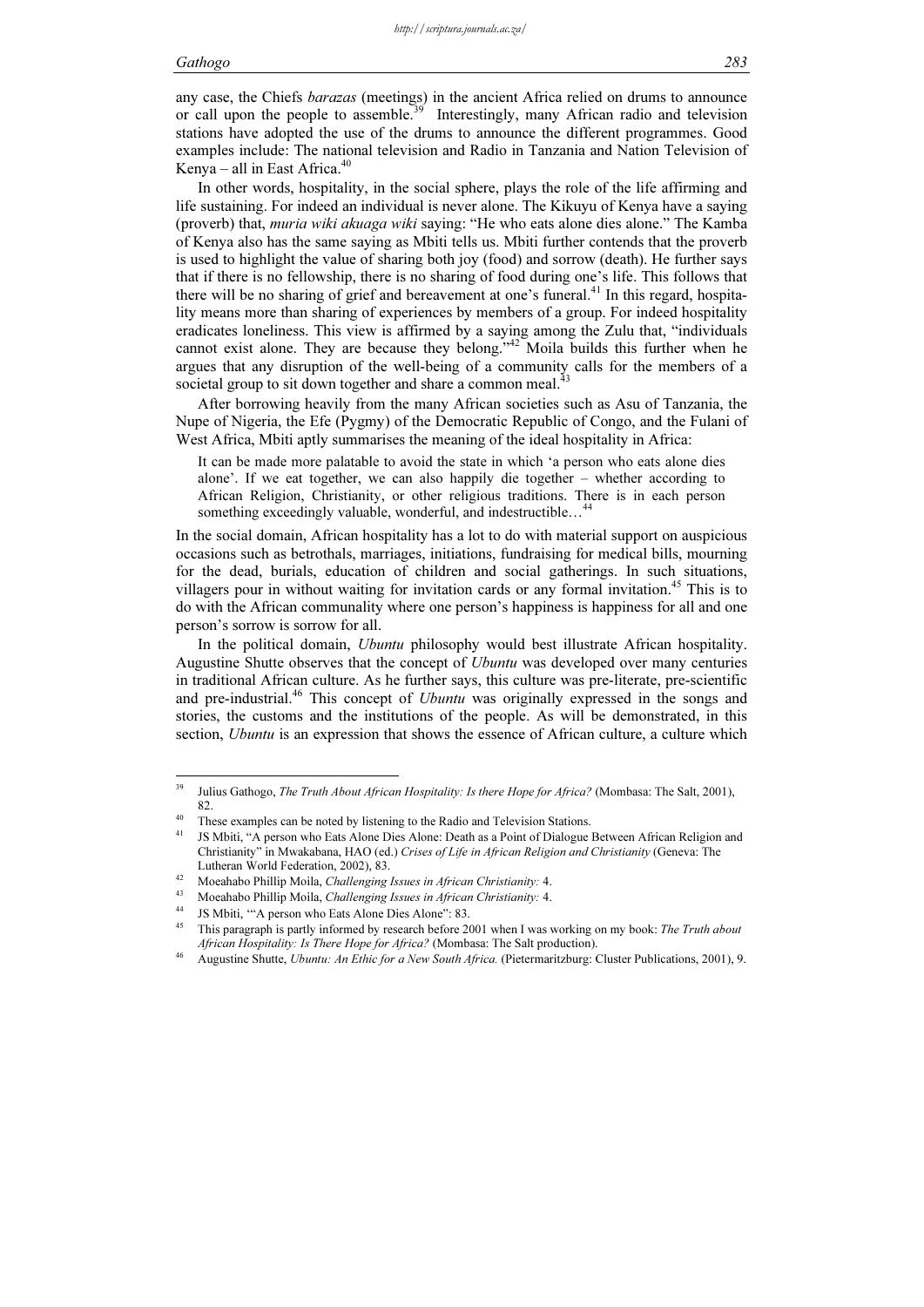is initially perceived as pure unadulterated form, untarnished by Western cultural 'corruption' or market economical drives and so on.

Ubuntu is a Zulu and Xhosa word for humanness and encompasses all that makes one human; in Setswana it is *botho*; in Shona *unhu* or *ubuntu*; Venda *vhuthu*; Kikuyu *umundu*; and in Kiswahili utu, to name a few. A related Swahili concept  $Ujamaa$  (familihood) was translated into a political philosophy by Julius Nyerere during his presidency (1961- 1985). $^{47}$  Often, Ubuntu is described in a broad way that embraces human life in an existential way. In particular:

Ubuntu includes all the qualities and traits which go into making a person fully human and include the willingness and ability to respond positively to the Creator.<sup>48</sup>

The strength of Ubuntu, as an African philosophy, in our modern African society, is seen in Shutte's contention that since some "of the old customs would be a betrayal" to the spirit of Ubuntu in our contemporary society, it is important for us (in Africa) to find a way of living Ubuntu in a society where the dominant cultures are both European and African; and where many other cultures from other parts of the world exist together.<sup>49</sup> And in view of this, it is worthwhile to consider that some of the customs that can be a betrayal today includes the saying that "we are the people and others (referring to other communities) are not." It would amount to adding an insult to an injury if black Africans target one another alongside ethnic lines. Similarly, there is a need to acknowledge that Africa is like "my father's house in which there are many mansions"  $(cf.$  John 14) – which simply means that Africa is a home for various categories of God's children who need to appreciate one another. Failure to acknowledge this reality would encourage unnecessary and uncalled-for tensions. By acknowledging and appreciating the diversity of the racial or the ethnic realities of Africa, Africa would prove to be the shinning star of the world as it would set good examples of peaceful co-existence, especially in the era of globalisation.

Another distinctive quality of the *Ubuntu* philosophy is the African emphasis on consensus. In other words, *Ubuntu* underscores the importance of agreement or consensus. Indeed, the African traditional culture has, seemingly, an almost infinite capacity for the pursuit of consensus and reconciliation.<sup>50</sup> Democracy in the African way does not simply boil down to majority rule since it operates in the form of discussions geared towards consensus. This view is clearly captured by Jesse Mugambi when he says that: "The traditional court would appreciate the views of every participant, and weigh the opinions of everyone irrespective of social status."<sup>51</sup> Equally, decisions are reached through consensus, as there is no voting. Whenever there are "irreconcilable differences, decision is postponed until a consensus emerges." $52$  This important aim of consensus building rather than dividing the people along the lines of "winners versus losers" is expressed by words like *twi hamwe* (Kikuyu for "we are together"); tuko nawewe (Swahili for "you are not alone"); and Simunye (a Zulu word for "we are one"). These African phrases point to the fact that, "unity is strength"; and they agree with the slogans such as "an injury to one is an injury to all."

 $\overline{47}$ See HS Olson, "A Seamless Garment, African Understanding of Wholeness," Currents in Theology and Mission 18, (4), (1991): 275.

<sup>&</sup>lt;sup>48</sup> E Baartman, "The Religious Needs of Children and Young People. A Panel Discussion," Journal of Theology for Southern Africa, 33 (1980): 77.<br><sup>49</sup> Augustine Shutte, Ubuntu: An Ethic for a New South Africa: 10.<br><sup>50</sup> A.T. ffs. *The Consent of Ubustiness a Cohenius March Value*. (Pr

<sup>50</sup> J Teffo, The Concept of Ubuntu as a Cohesive Moral Value. (Pretoria: Ubuntu School of Philosophy, 1994), 4. 51 Jesse Mugambi, *From Liberation to Reconstruction: Africa after the Cold War* (Nairobi: EAEP, 1995), 132. Jesse Mugambi. *From Liberation to Reconstruction:* 132.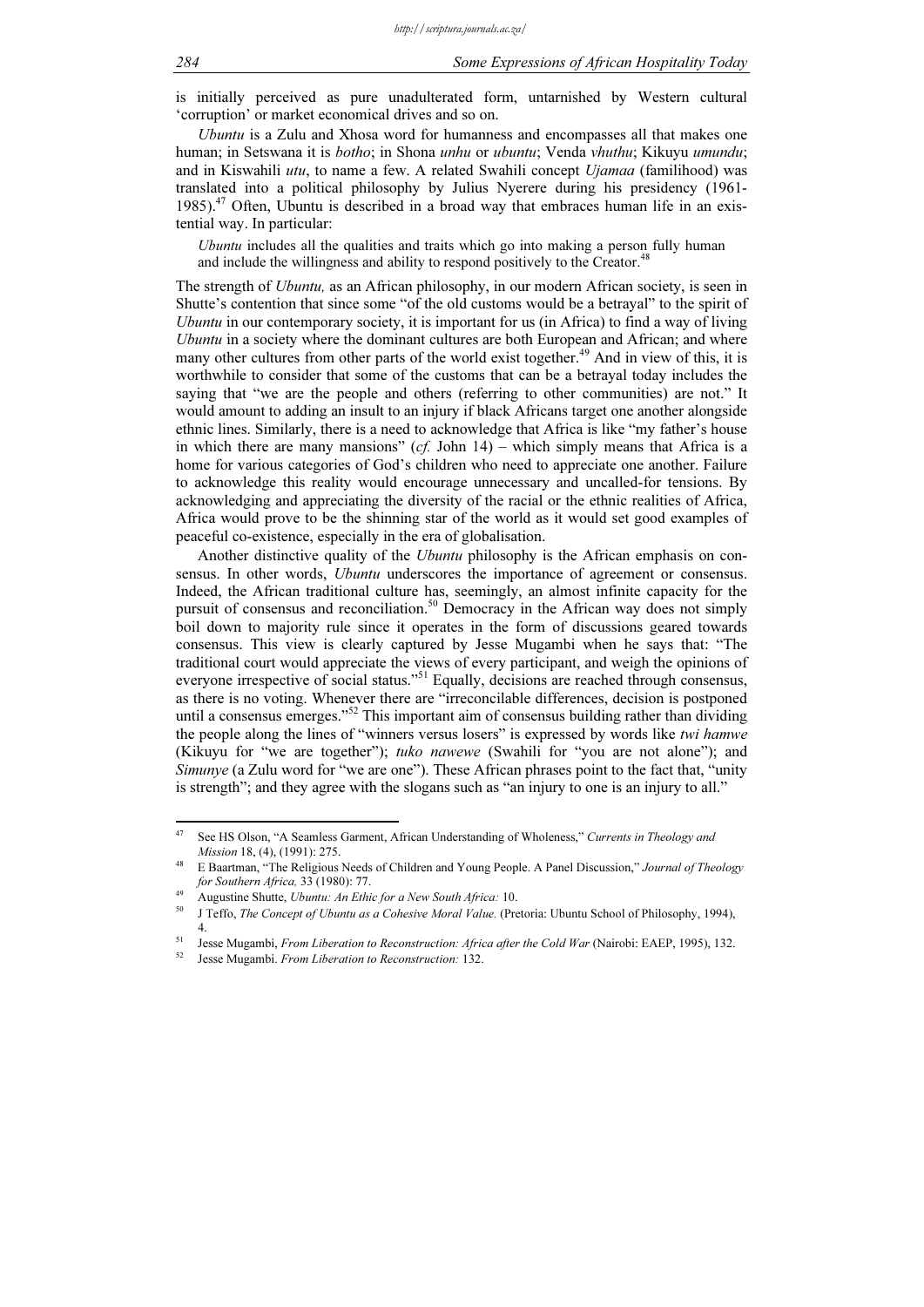Despite Ubuntu's articulation of important values such as respect, human dignity and compassion, it can, however, be exploited to enforce group solidarity and therefore fail to safeguard the rights and opinions of individuals and the minority (though this is a Western concept). True *Ubuntu*, however, requires an authentic respect for individual rights and values and an honest appreciation of diversities amongst the people. In view of this, Ubuntu illustrates the African hospitality and homogeneity that can be exploited for the good of Africa of the  $21<sup>st</sup>$  century.

As spiritual foundation of African societies, *Ubuntu* is a unifying vision or worldview enshrined in the Zulu Maxim Umuntu ngumuntu ngabantu, that is, "a person is a person through other persons."<sup>53</sup> This *Ubuntu* concept is also found in other African communities, even though there are different vocabularies and phrases that are used to describe it; and it will suffice to illustrate it by citing a few examples. The Kikuyu idiom, which says that: Mundu ni mundu ni undu wa andu, just as the Swahili have: Mtu ni mtu kwasababu ya watu which means that: "A human being is a person because of the other people." The same can be said of the Sotho whose idiom says that: Mothe ke motho ka batho with a similar translation to those of other African communities. This African aphorism articulates a basic respect and compassion for others, as its bottom line. It can be interpreted as an ideal way of being an African and/or as a rule of conduct or social ethic. It both describes human being as 'being-with-others' and prescribes what 'being-with-others' should be all about. As such, Ubuntu has socio-religious commitment in the welfare of fellow human beings that is manifestly African in essence. Indeed, while Western humanism tends to underestimate or even deny the importance of religious beliefs, *Ubuntu* or African humanism, is resiliently religious. As a concept that is well rooted in the African hospitality, Ubuntu nevertheless deserves to be revitalised in the hearts and minds of the African people so that its ethos can be truly one of the major contributions that African philosophy can bequeath other philosophies of the world.

As S Maphisa argues, South Africans are slowly re-discovering their common humanity. He says:

Gone are the days when people were stripped of their dignity *(ubuntu)* through harsh laws: Gone are the days when people had to use ubulwane (that is, animal like behaviour) to uphold or reinforce those laws. I suggest that the transformation of an apartheid South Africa into a democracy is a re-discovery of ubuntu.<sup>54</sup>

M Mahamba agrees with Maphisa's observation and even describes Ubuntu in terms reminiscent of the concept of 'spirit' in the Old Testament; for this, in essence, distinguishes human life from animal life.<sup>55</sup> It also agrees with J. Teffo's when he contends that Ubuntu serves, pervasively, as a cohesive moral value in the face of adversity. For although the policy of apartheid greatly damaged the overwhelming majority of black South Africans:

…there is no lust for vengeance, no apocalyptic retribution… A yearning for justice, yes, and for release from poverty and oppression, but no dream of themselves becoming the persecutors, of turning the tables of apartheid on White South Africans… The ethos of

<sup>&</sup>lt;sup>53</sup> Augustine Shutte, *Ubuntu: An Ethic for a New South Africa:* 46.

S Maphisa, Man in constant search of Ubuntu: A Dramatist's Obsession (Pretoria: Ubuntu School of Philosophy, 1994), 8.<br><sup>55</sup> M Mahamba, "Ubuntu and Democracy," *Challenge* (June/July 1993): 7.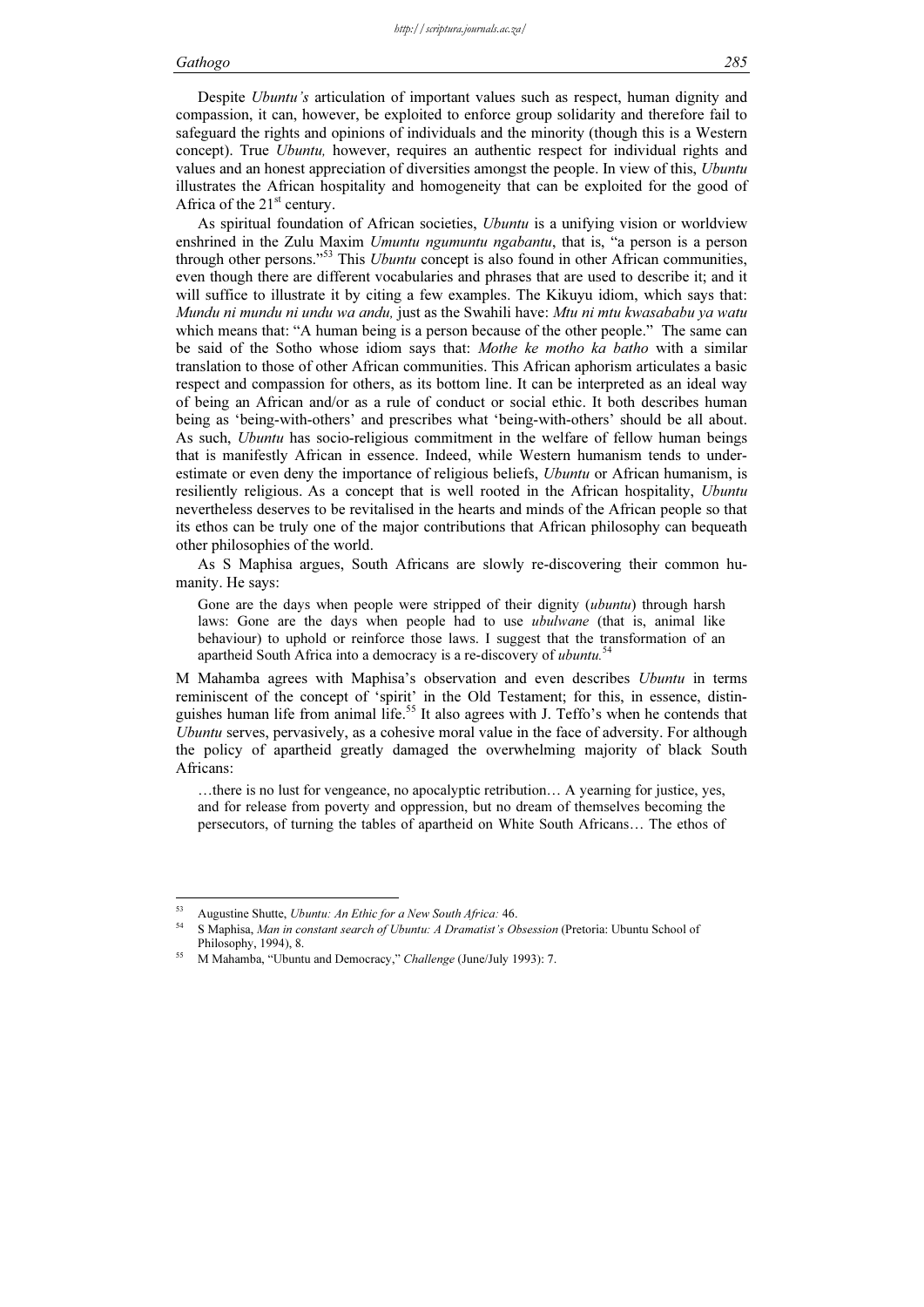Ubuntu  $\ldots$  is one single gift that African philosophy can bequeath on other philosophies of the world…<sup>56</sup>

An acknowledgement that every culture has its dark and dangerous side as well, helps the Ubuntu philosophy today to absorb the strength of the European cultural emphasis on freedom in the individual idea of choice; while at the same time building on the strength of the African cultural emphasis on the idea of communality – that is, "persons depend on other persons to be persons." In turn, both African and European cultural emphasis should seek to learn from Christ's ideal hospitality which went beyond racial, ethnic, status, gender, area of origin or any prejudice. This acknowledgement helps in producing a synthesis that is true to the ideal way of modern living. It also encourages us to prioritise the needs of our fellow members of humanity.

On the other hand, it is critical to underline the fact that in our modern times Ubuntu is being undermined by the violent ethnic and political conflicts that have plagued tropical Africa. In view of this, the application of the philosophy of Ubuntu to the South African situation may look too abstract, or rather idealistic, in the sense that it may be seen as if it has portrayed a heaven-on-earth kind of situation. For if such philosophy is applicable, how can one explain the cases of rape, robbery and insecurity in South Africa? How can one explain the re-emerging negative effect of tribal nationalisms (as was, at one time, propounded by Mongosuthu Buthelezi of the Inkatha Freedom Party in the 1990s and its consequent fundamentalist attitude) in the political domain even after it had died with the demise of apartheid? And even within the rest of Africa, how can one explain the spirit of Ubuntu amidst the Rwandan genocide of 1994, the religious clashes between Muslims and Christians in Nigeria, the current Somalia conflict, the Liberian genocide, the political assassinations in post-colonial Africa and tribalism which is the single major ideological threat facing Africa following the demise of apartheid? In a continent, plagued by war, hunger, genocide and disease, can *Ubuntu* be seen as the panacea for all these challenges? Conversely, it can be argued that these concerns can be addressed effectively by first adhering, strictly, to the ancient ideals of African hospitality, which portrays every 'neighbour' as part of the extended family, and hence treats him or her with compassion and understanding.

# Conclusion

As noted in our introduction, the subject under discussion is an ambitious one. Nevertheless, I attempted to survey some socio-religious manifestations of African hospitality by highlighting certain themes and sub-themes that are crucial in providing an introduction on the study of African hospitality. Consequently, I have sketched an outline of the above elements that have driven us to see the 'agenda' of African hospitality as one which needs to be revisited in the post Cold War Africa – as it builds on reconciliation and interdependence. It also builds on the need of refocusing on the process of psychosocial reconstruction of our consciousness and the need to build on the productive past as we focus on the future of the post Cold War Africa. All in all, the study has sought to demonstrate that African cultural resources are crucial in the post Cold War reconstruction of Africa. Additionally, these African resources have something to bequeath to the rest of the world.

<sup>56</sup> J Teffo, The Concept of Ubuntu as a Cohesive Moral Value (Pretoria: Ubuntu School of Philosophy, 1994), 5.